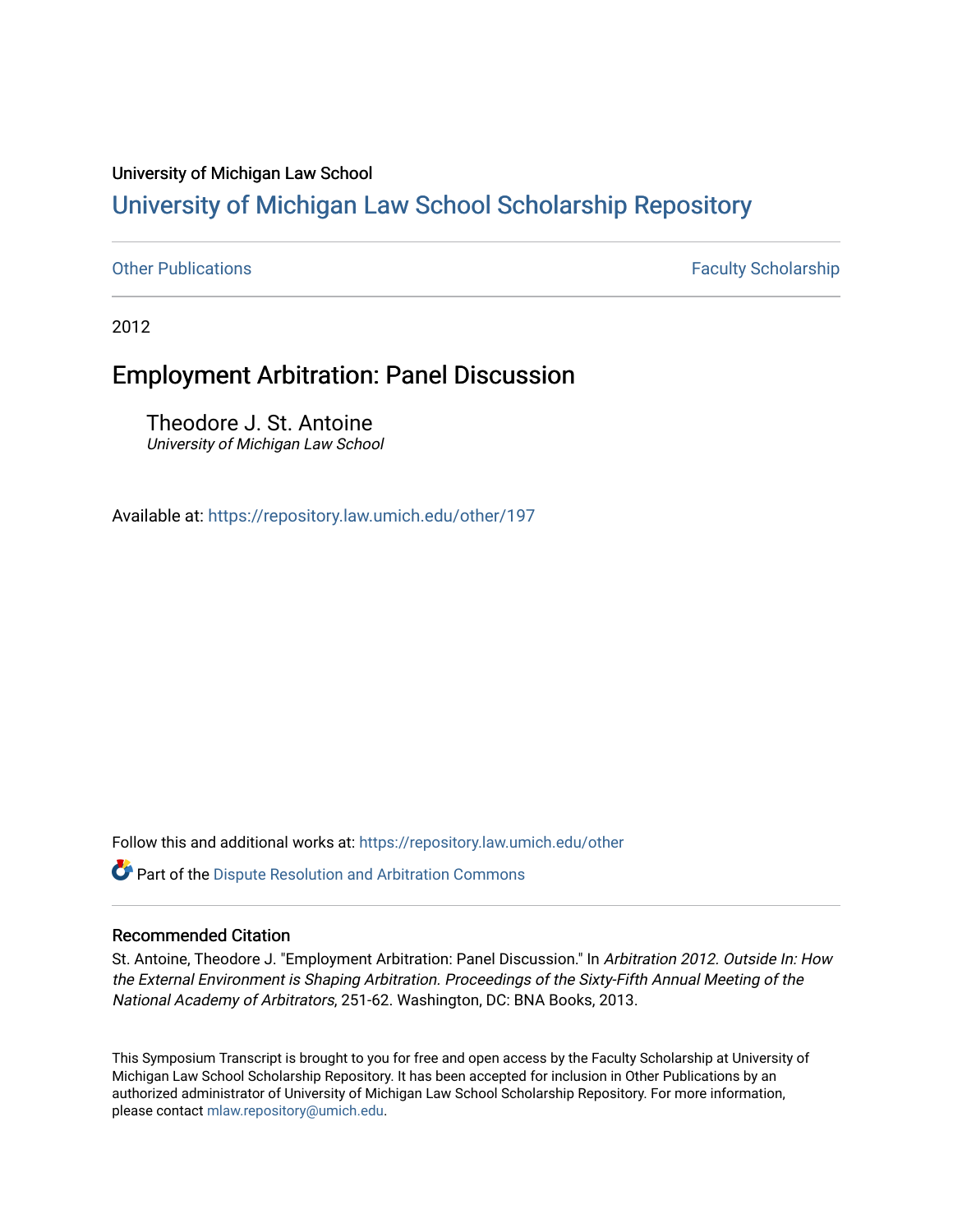## ARBITRATION 2012 OUTSIDE IN: HOW THE EXTERNAL ENVIRONMENT IS SHAPING ARBITRATION

#### PROCEEDINGS OF THE SIXTY-FIFTH ANNUAL MEETING NATIONAL ACADEMY OF ARBITRATORS

Minneapolis, Minnesota

June 6-9, 2012

*Edited* by

Nancy Kauffman Matthew M. Franckiewicz

*Technical Assistance* 

Mark I. Lurie



Arlington, VA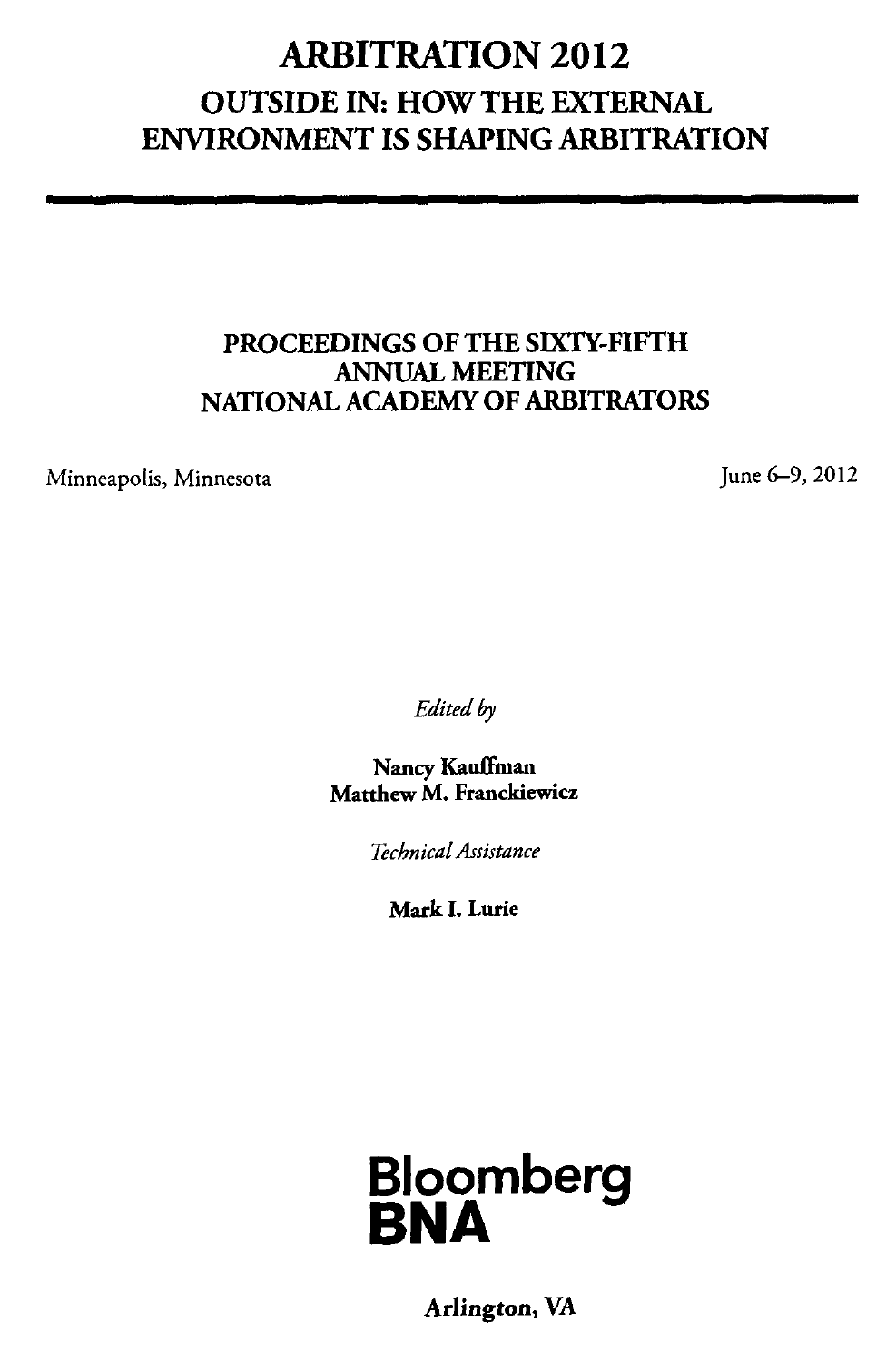#### Copyright© 2013 The Bureau of National Affairs, Inc. All Rights Reserved

Photocopying any portion of this publication is strictly prohibited unless express written authorization is first obtained from the Bureau of National Affairs, Inc., 1801 S. Bell St., Arlington, VA 22202, *bna.com/bnabooks.*  Authorization to photocopy items for internal or personal use, or the internal or personal use of specific clients is granted by the Bureau of National Affairs, Inc. for libraries and other users registered with the Copyright Clearance Center (CCC) Transactional Reporting Service, provided that \$1.00 per page is paid directly to CCC, 222 Rosewood Dr., Danvers, MA 01923, *copyright.com,* Telephone: 978-750-8400, Fax: 978-646-8600

> Published by Bloomberg BNA 1801 S. Bell St., Arlington, VA 22202 *bna. com/bnabooks*  Printed in the United States of America

**ISBN** 978-1-61746-312-9 International Standard Serial Number: 0148-4176

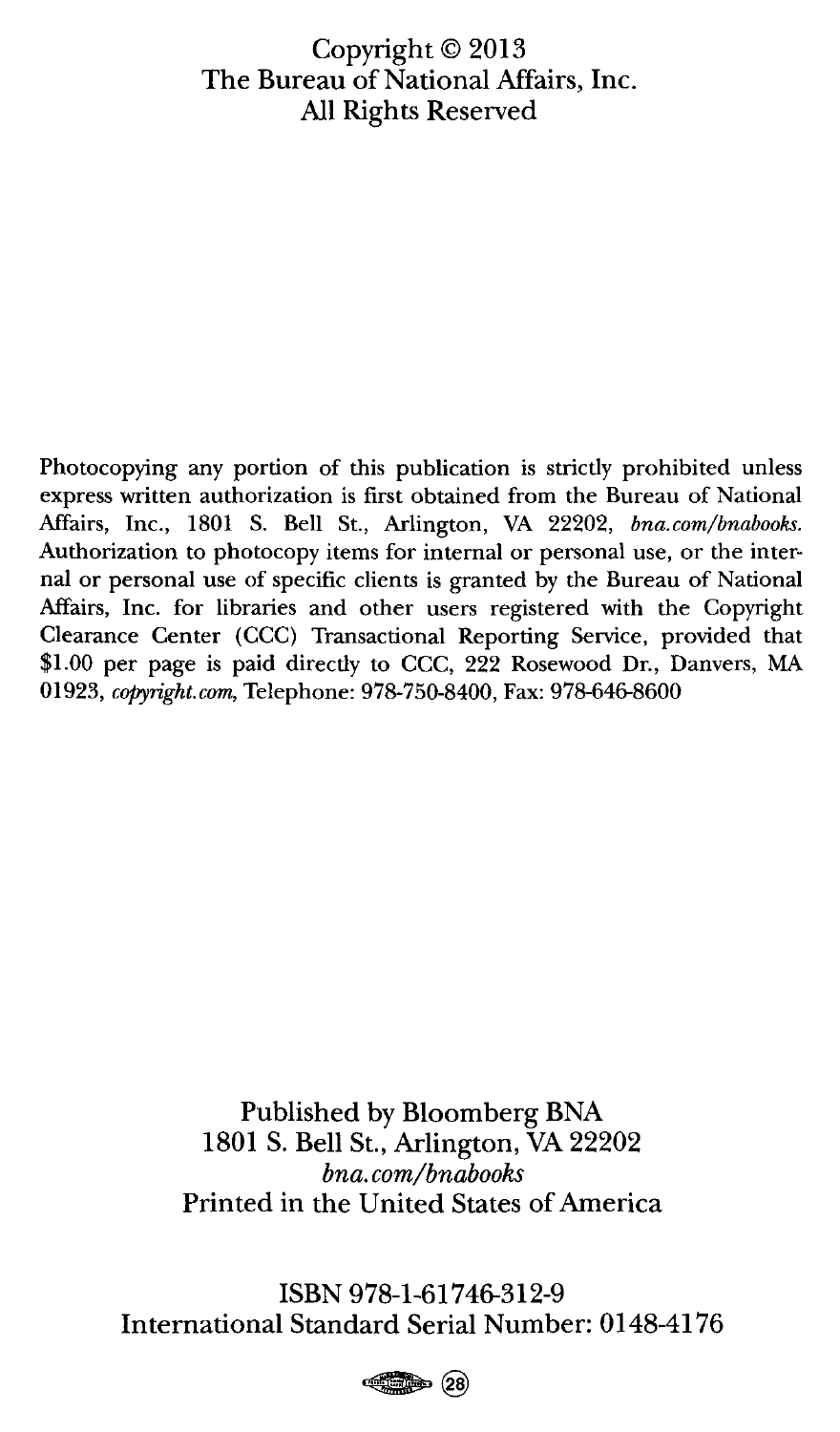Another essential aspect of due process is fairness in arbitrator selection. Currently it is not uncommon for the employer to draw up the panel from which the grieving employee must choose the arbitrator. That obviously presents the risk of a tilted playing field right from the start. But suppose the panel consists solely of members of the NAA. Or suppose the employee can ultimately exercise a veto power, in which case the AAA designates the arbitrator. Or suppose the mandatory arbitration system is limited to interpreting and enforcing the employer's personnel handbook, not public-law claims. These are some of the issues with which our Employment Code Committee has had to wrestle.

I do not know how all these questions will ultimately be resolved. But on the basis of my past experience, I have every confidence that a committee that represents a cross-section of this Academy will find solutions that will be fairer, more sensible, and better balanced than what any one of us could come up with on our own. The Academy has always been a leader in setting standards for labor arbitration. This has not been a self-serving process; the major beneficiaries have been several generations of employers, employees, labor unions, and society at large. We should now be a leader in the burgeoning field of employment arbitration as well.

## Ill. PANEL DISCUSSION

The rapid growth of arbitration in nonunion employment settings has provoked endless debate about its advantages and disadvantages for employers, employees, and unions. Often absent from the debate is systematic, reliable information on the extent of employment arbitration and arbitration outcomes. Professor Alexander Colvin of Cornell University has undertaken pioneering work that explores how employment arbitration is working in practice and its impact on the major players. After Professor Colvin presented his latest findings,  $\delta^7$  a panel of leading arbitrators and advocates discussed the implications of his results for the continuing development of employment arbitration.

 $67$ See Part I of this chapter, "The Impact of Case and Arbitrator Characteristics on Employment Arbitration Outcomes."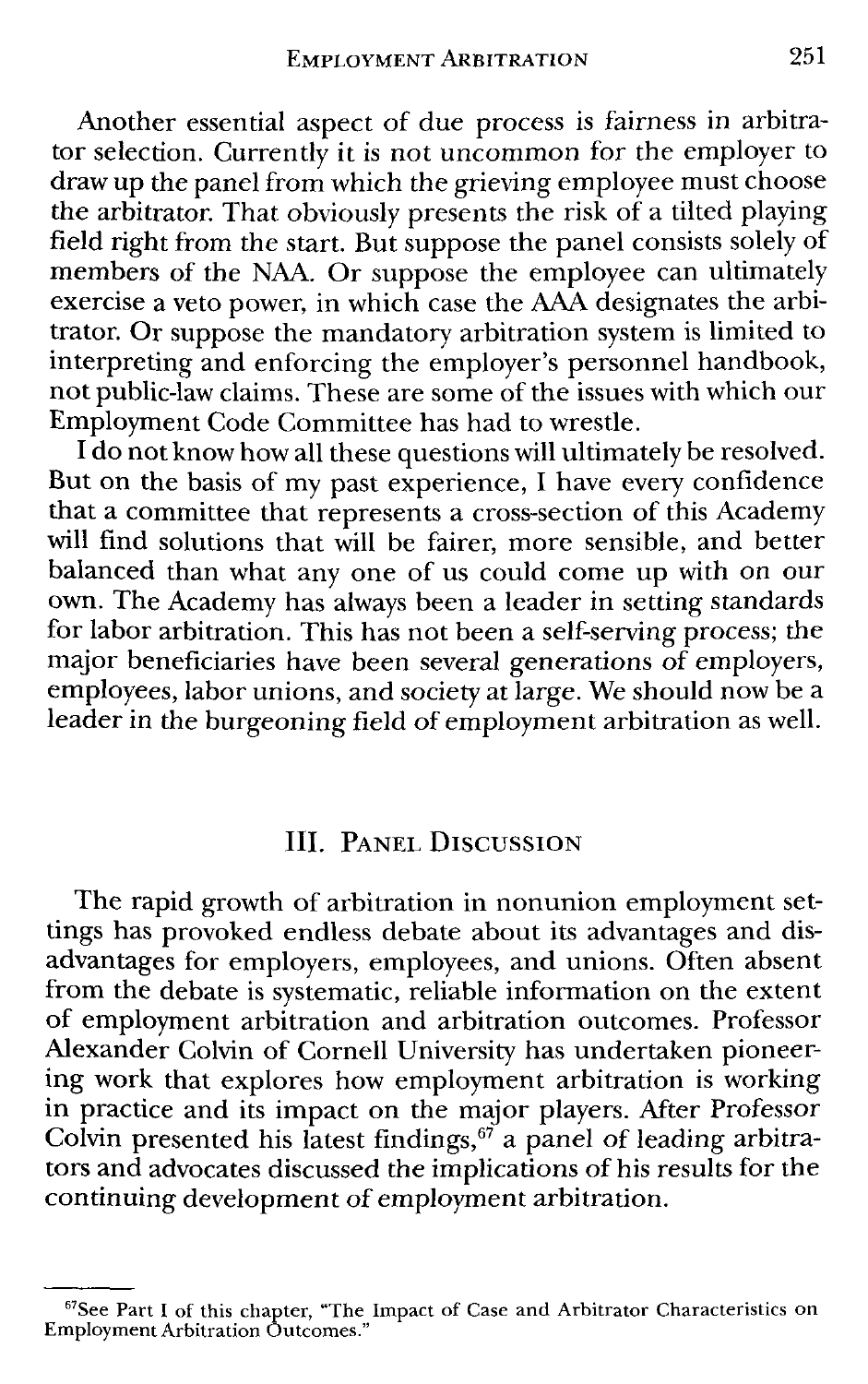| Moderator:        | Hoyt N. Wheeler, National Academy of Arbitra-       |
|-------------------|-----------------------------------------------------|
|                   | tors, West Columbia, SC                             |
| <b>Panelists:</b> | Prof. Alexander Colvin, Cornell University, Ithaca, |
|                   | NY                                                  |
|                   | David Schlesinger, Nichols Kaster, PLLP, Minne-     |
|                   | apolis, MN                                          |
|                   | Theodore J. St. Antoine, National Academy of        |
|                   | Arbitrators, Ann Arbor, MI                          |
|                   | Paul J. Yechout, United Health Group, Minneapo-     |
|                   | lis, MN                                             |

**Hoyt Wheeler:** This session deals with nonunion arbitration. The panel discussing Professor Colvin 's paper consists of arbitrator Ted St. Antoine; plaintiff's lawyer David Schlesinger from Nichols Kaster; and an attorney from the employer side, Paul Yechout of United Health Care.

**Paul Yechout:** My firm does use arbitration agreements for all our employees as a condition of employment. Ours are basically the same deal for everyone with the same terms and conditions. We incorporate the American Arbitration Association (AAA) rules, and we've had the agreements successfully enforced in many instances. We have about 100,000 employees, and we do a lot of arbitrating all over the country.

There are three main reasons that we favor arbitration as an organization. One is the class waiver issue. Certainly, class actions have seen a dramatic uptick in recent years. I've been in-house counsel for eight years, and the growth in class actions in that time has been amazing. And you do see class waivers in arbitration agreements successfully enforced. The *Concepcion* decision<sup>68</sup> was, obviously, very helpful in that regard. It will be interesting to see what the courts do with applying that to employment claims. That is a tremendous benefit from an employer perspective.

Second, there is the issue of the run-away jury, which was shown in the data that was presented by Professor Colvin. We definitely like to avoid juries in California, in particular, so that is another benefit to arbitration. The data that were presented were consis-

<sup>&</sup>lt;sup>68</sup>AT&T Mobility v. Concepcion, 131 S. Ct. 1740 (2011). In April 2011, the Supreme Court ruled in *Concepcion* that corporations could write consumer contracts that blocked<br>class-action lawsuits. To do so, a corporation need only draft a contract that (1) requires unhappy customers to settle disputes through arbitration, and (2) prohibits unhappy<br>customers from arbitrating as a collective. David Segal, *A Rising Tide Against Class-Action Suits,* N.Y. TIMES, May 5, 2012, at BU4.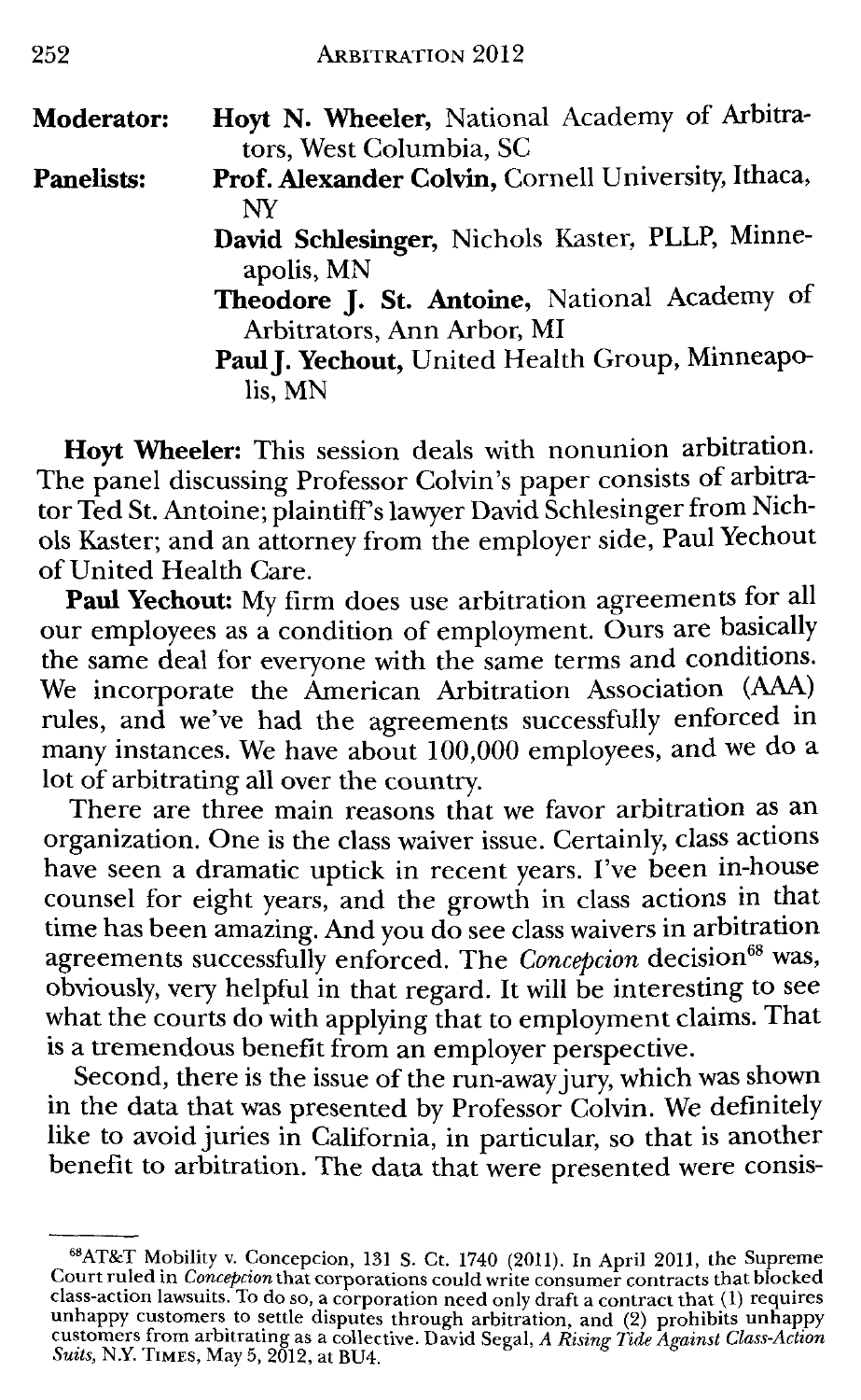tent with what I have seen personally as far as the result of arbitrations. Even if they are decided for the plaintiff, they tend to be a much more reasonable verdict as opposed to what you can sometimes see from a jury.

The third fact that is very important for us is confidentiality. We like to keep our employee disputes confidential. Arbitration provides us with a great advantage there.

So there are some definite advantages to arbitration from an employer perspective that I see. Increasingly, we've had to carve out certain claims that cannot be arbitrated-like Title VII claims, for example. With the amendment to the Senate Appropriations Bill oflast year, submitted by our own Senator, Al Franken, we now have to carve out Title VII claims and torts arising out of sexual harassment claims. With that, I'm actually doing a lot more litigation now than I have been over the past several years. So, I'm going to have a little bit more of an apple-to-apples comparison going forward as opposed to comparing it to the litigation I saw in my past as a litigator. We do still favor arbitration, particularly in California, where everyone typically pleads Fair Employment and Housing Act claims rather than Title VII claims, and we are still arbitrating regularly in California.

There are some other reasons that are advanced for arbitration that don't always hold true. One argument is that it's less expensive than litigation. That has not necessarily been my experience. To some extent it depends on opposing counsel and how they approach it and how many discovery disputes are involved, but I've had cases that have been just as expensive as litigation matters that I've handled previously.

Arbitration is typically intended to be faster than litigation, but I've had cases that have actually been much slower in recent times. This may be due to the increased flexibility when the parties can just ask the arbitrator for rescheduling and extensions; arbitrators tend to be more flexible than a court. This is good in many respects, frankly, from the employer's perspective. We're not necessarily as anxious to get to resolution as quickly as the plaintiff probably is. As a result, you don't necessarily wrap up more quickly or proceed more quickly than litigation matters.

Probably my biggest beef with arbitration is that arbitrators don't often grant summary judgment. When I was in private practice I did a lot of summary judgment motions and was generally successful. So, if you do have something that really does seem to be a solid summary judgment case, arbitration can be frustrating.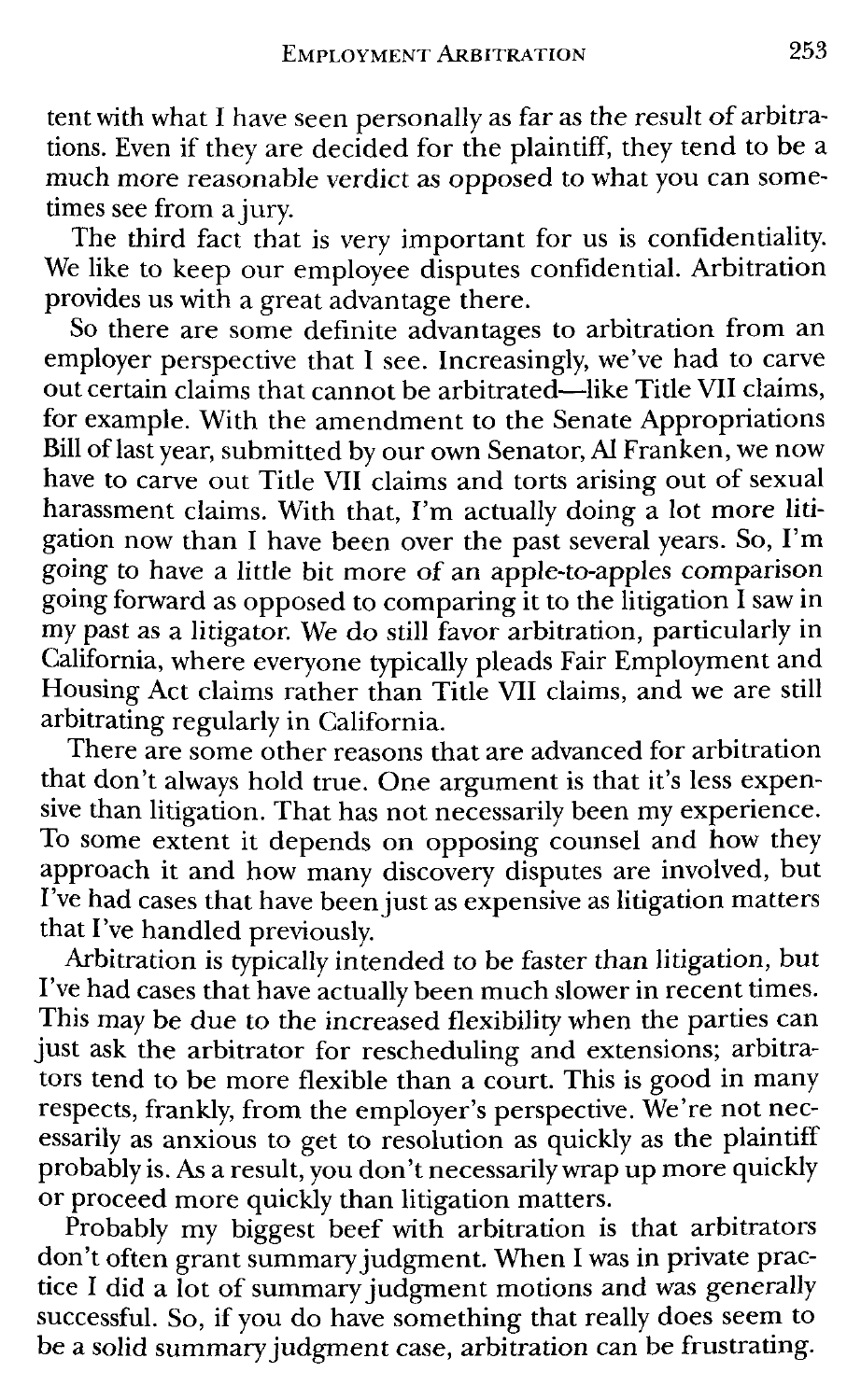I like the summary judgment process. So that's something that I think is a downside to arbitration.

With regard to the split-the-baby data, I thought the data that were presented are very interesting. I have seen split-the-baby instances more often when you have multiple claims. I've seen arbitrators almost bend over backwards to try and award one claim while denying others. Certainly when there are multiple claims, one is stronger and more valid than another, so you would expect to see some decision-splitting there. But I don't see splitting the baby with regard to a single claim or with regard to awarding partial damages as often as  $\bar{\rm I}$  see a partial plaintiff verdict or a partial defense verdict on multiple claims.

Another issue that was raised is the representation by counsel. You said three-quarters of arbitrations involve plaintiffs who are represented. I do find in arbitration it is very, very simple for plaintiffs to file a claim. We require them to pay a \$25 fee and submit a pretty cursory demand; then we will take it up if it states a legal claim. Obviously, that's much simpler for a plaintiff to do than to go into court as a pro se plaintiff. I've had some pro se arbitrations that have gone on for quite some time where we've gone through the arbitration, and then they've appealed to district court and to appellate courts, so it can go on for quite some time. When they have competent counsel, while that certainly raises the attorneys' fees element to the case, it can be a bit more streamlined. Certainly the arbitrator, like a judge, is going to give deference to a pro se litigant and give him or her every opportunity to make the case. I do find that I have more prose arbitrations than I've had in court actions, and that can be a bit of a challenge.

With arbitrators, another issue that you see is that quality varies from arbitrator to arbitrator. Also, you talked about repeat business. We do have certain areas of the country where we arbitrate quite frequently, and we do wind up using some arbitrators repeatedly. In those cases where we have been successful, we are likely to use that arbitrator again. But even if we get an adverse decision, I find if it's well reasoned and the arbitrator has managed the process well, that certainly is something I respect and I would go back to that person. So we really do look for a fair and impartial and objective arbitrator more than someone who's just going to give us what we want every time.

You noted that employee win rates tend to be lower in arbitration. We certainly have experienced a lot of success with arbitration. I would take an arbitrator over a California jury any day.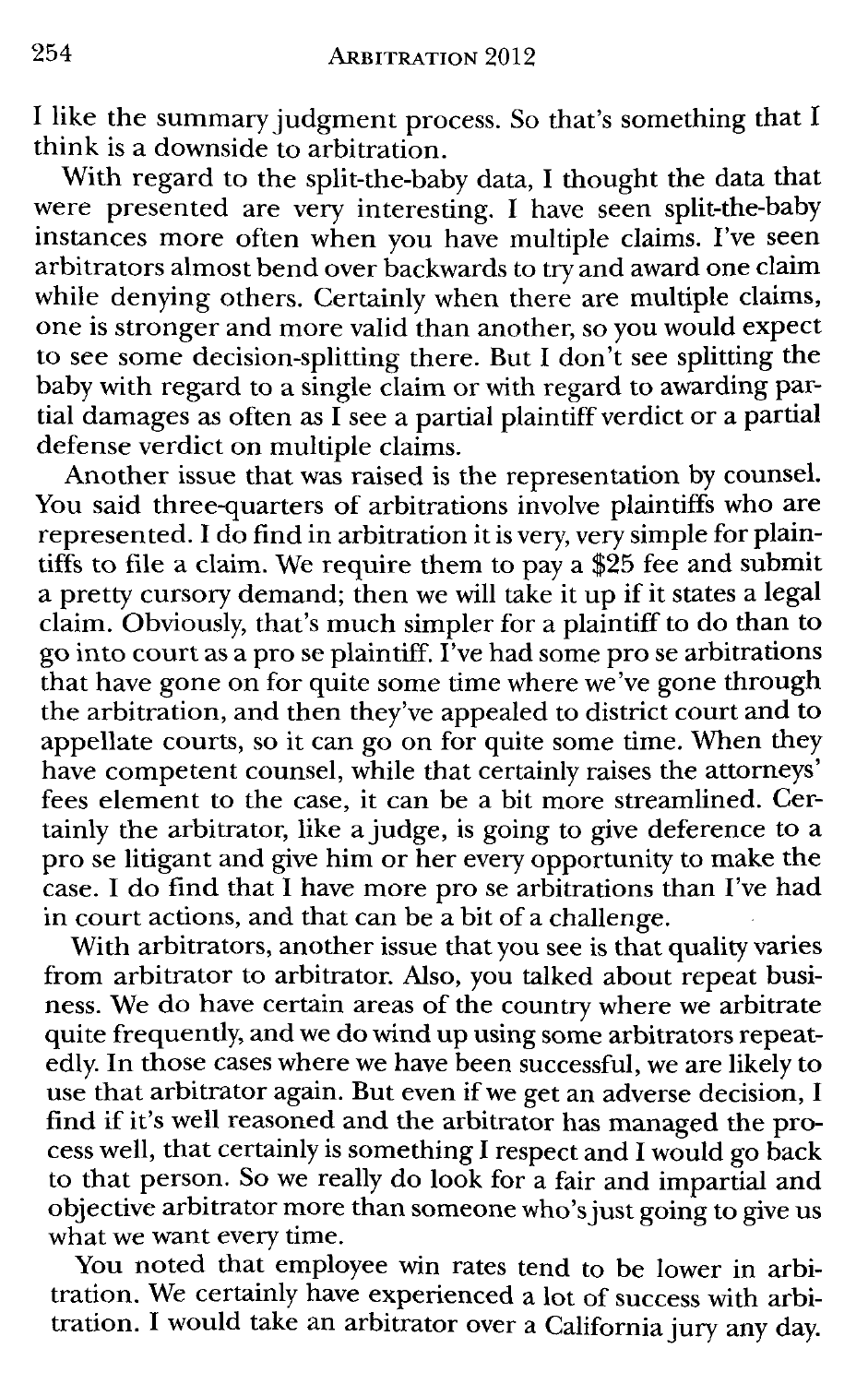We also have great success in resolving our cases there through a settlement and not actually going to arbitration. I do find that with arbitration, and I think this is the intent, that we go to the full hearing much more often than we would have gone to trial. That's probably because of the summary judgment issue, but also because of the streamlining of the process. The intent is that you're just going to present your evidence and get a decision. So, my experience is that we've definitely gone to the hearing stage much more often than in other cases.

**Theodore St. Antoine:** The figures on the coverage of employment arbitration are puzzling. I regard Alex Colvin as this country's foremost empirical expert on employment arbitration. Alex has come up with the estimate in his paper that mandatory arbitration agreements cover one-quarter to one-third of the entire nonunion labor force. It's intriguing that we have difficulty findmg reported cases that support such a breadth of coverage. The ing reported cases that support such a breadth of coverage. The AAA, which is probably the primary designating agency, handled slightly fewer than 1,700 employment arbitrations in 2011.<sup>69</sup> Now, of course, there will be many ad hoc arrangements that are worked out between employers and employees for which we don't have figures. But the AAA's caseload still does seem to raise some real question about the one-quarter to one-third estimate. .

Full disclosure. This panel is supposedly the voice of experience. In my case it's the voice of *vicarious* experience. I think I have handled a total of half-a-dozen employment arbitrations in my entire career. And interestingly, in the last decade or so, there has been increasing employer resistance to employment arbitration in the State of Michigan.

At a Bar Association meeting that I attended a few months ago, a top-notch management attorney stated that he was no longer advising his clients to use mandatory arbitration systems. He had three reasons. Number one, the employees win too often. Number two, he wants summary judgment and arbitrators are hesitant to grant it. And number three, when he loses, he wants the full right of appeal and the courts will not provide that for arbitration. I thought this one prominent lawyer might be speaking just for himself. But at a break in the meeting, I could not find any of my

<sup>69</sup>E-mail from Frank Rossi, AAA chief financial officer, to author (Ap~-~5• 2 f 12~i~o: file with the author). In contrast, the AAA handled nearly 10,200 tra iuona u management labor arbitrations in 2011.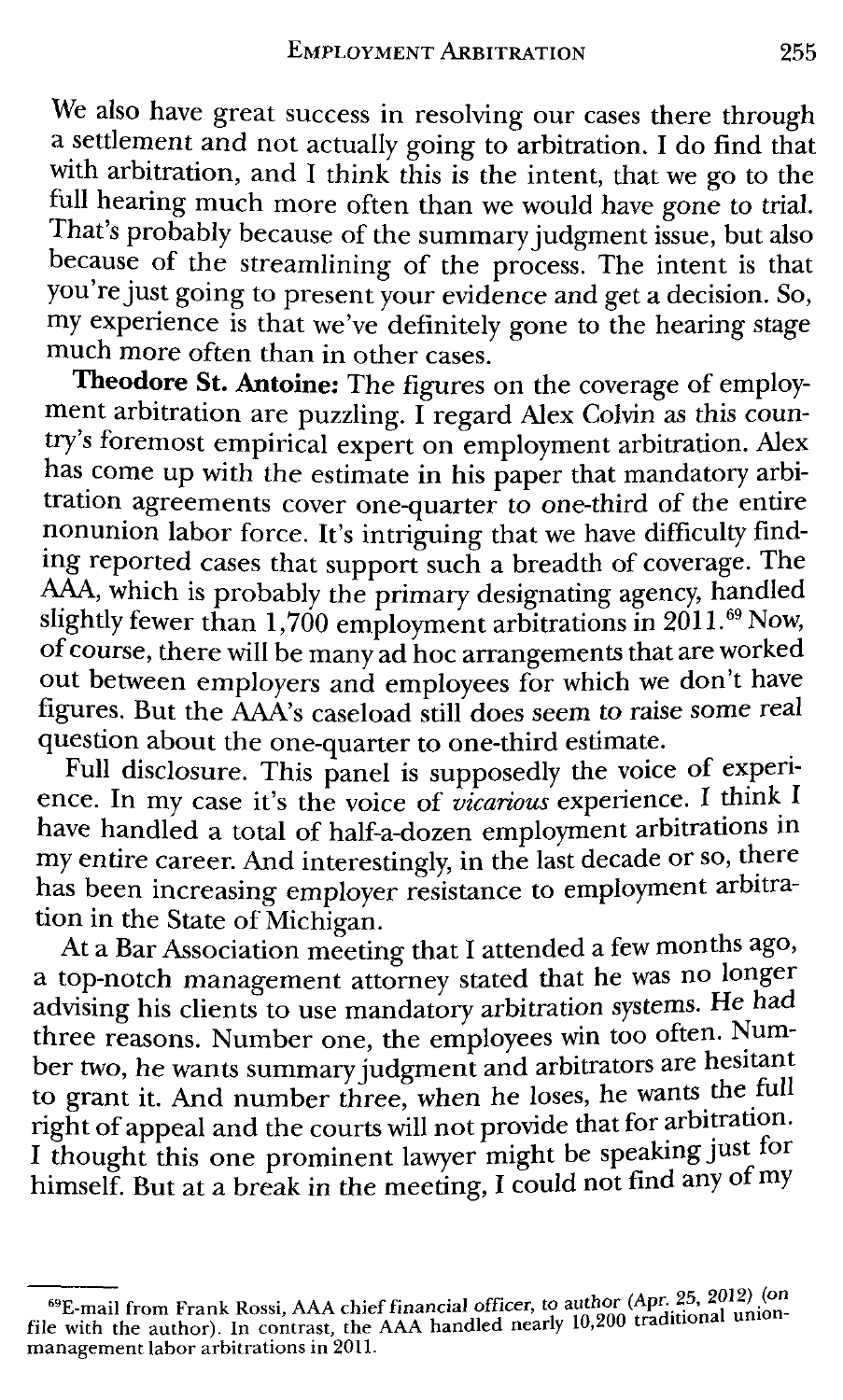friends among the management advocates who were still advising clients to establish mandatory arbitration systems.<br>Last week I decided on a bit more of a scientific poll. I sent a

Last week I decided on a bit more of a scientific poll. I sent a survey off to 24 of the peer-designated "superlawyers" in Michigan who specialize in labor and employment law for management. Ultimately, I got responses from 17, which I think is pretty good in the very short time I gave them. One lawyer doesn't have any clients with employment arbitration systems. The range, however, is between 5 percent and 75 percent of their clients that have arbitration plans for nonunion employees. The median is right about 15 percent. So generally, about 15 percent of the clients of this broad group of management "superlawyers" do have arbitration plans for nonunion employees. That would hardly appear a ringplans for noncmoned sur-

If I have any thesis here this morning, my thesis would be that at its best, employment arbitration, mandatory or otherwise, is a winwin situation for both employers and employees. Now, my own particular interest is in the rank-and-file, low-income employee. And in this regard I would point to the number of studies indicating that rank-and-file employees do just about as well in employerpromulgated arbitration systems as they do in court, or even better. It is true, however, that when they do win in court, they receive larger awards.

One comparison I have rarely seen is between employerestablished plans and traditional union-management collectively bargained arbitration plans. For about a decade, I had the honor of being on the panel of one of the oldest, most prestigious unionmanagement arbitration systems in the country. Simply to satisfy my own curiosity, and perhaps now for your enlightenment, I did a little survey of the last 200 discharge cases handled by that panel when I was on it. We arbitrators acted individually for the most part but had a chair to ensure consistency in our decisions. Out of those 200 discharges we ruled on, the employees won some substantial relief only 23 percent of the time. And that would be in what could be called a "gold standard" for labor-management arbitration. Alex has just informed us that in a set of employer-promulgated plans-not ones individually negotiated, for example, with mid- or high-level executives, but in programs set up unilaterally by employers-employee claimants won 25 percent of the time. Well, I certainly don't hold that my one small sample offers anything conclusive. But I do think it's highly indicative that in a gold-standard union-management arbitration plan, the product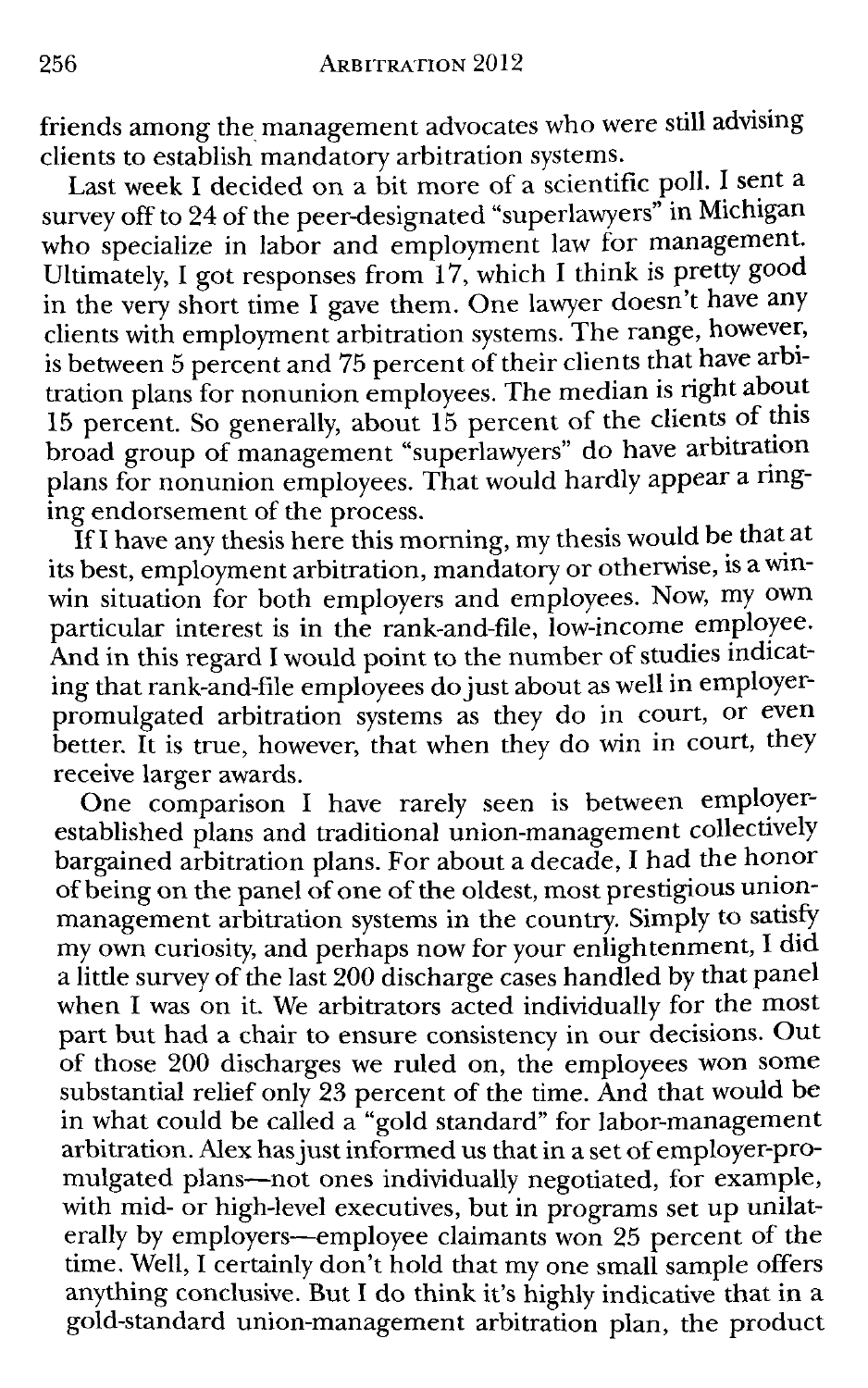of collective bargaining, the employees did not do any better. In fact, they fared a little less well than in the employer-promulgated plans that Alex studied.

Even more important, in terms of the employees' interest, is accessibility to a reasonable forum for a vindication of their rights. There are several reputable studies that indicate that employees with a modest financial claim-one study said with an annual income less than \$60,000-were ordinarily not going to be able to get a lawyer to take their cases to court.<sup>70</sup>

Right now, the National Workrights Institute (NWI) run by Lew Maltby, with which I have been collaborating together with Dave Lipsky of Cornell and Tom Stipanovich of Pepperdine, has a very significant study under way. We are trying to find out the experience not only of the upscale firms, which have their pick of plaintiffs, but also of the less demanding lawyers down lower in the pecking order. To what extent are they taking on clients who have valid legal claims but not enough dollars at stake to make their representation worthwhile for a lawyer? The NWI's preliminary figures suggest that at least 60 percent of the plaintiffs who have legal claims are not able to find a lawyer to represent them. That's a very preliminary figure and I think it's quite conservative.

From the employer's perspective, I agree with Paul that arbitration should ideally be faster, cheaper, and simpler than litigation. Paul's figures on arbitration costs are far higher than anything in my experience-personal *or* vicarious. I'd say some of the blame is on arbitrators who let discovery get out of hand, and some of the blame is on parties who insist on unnecessary transcripts and overlong briefs. But for management, a sure advantage of arbitration is having a professional as decision maker rather than an emotionally aroused jury.

Let me conclude with what I think is the greatest issue here, and that is ensuring due process in mandatory arbitration systems. In a letter to then-Senator Russ Feingold in 2009, the NAA spelled out the basic requirements. 71 There must be a representative of

<sup>&</sup>lt;sup>70</sup>Elizabeth Hill, *Employment Arbitration: A Fair Forum at Low Cost*, 58 DISP. RESOL. J. 11,<br>13 (May–July 2003); Theodore Eisenberg & Elizabeth Hill, *Arbitration and Litigation of*<br>*Employment Claims: An Empirical Compa* 

<sup>2004).&</sup>lt;br>- <sup>71</sup>On October 13, 2009, Academy President William H. Holley, Jr., wrote then-Senator<br>Russ Feingold, who had introduced the Arbitration Fairness Act (AFA), setting forth the Academy's position. A general press release followed on December 8, 2009. A copy of the press release, including the Feingold letter and its attachments, is on file with the Executive Secretary-Treasurer of the NAA.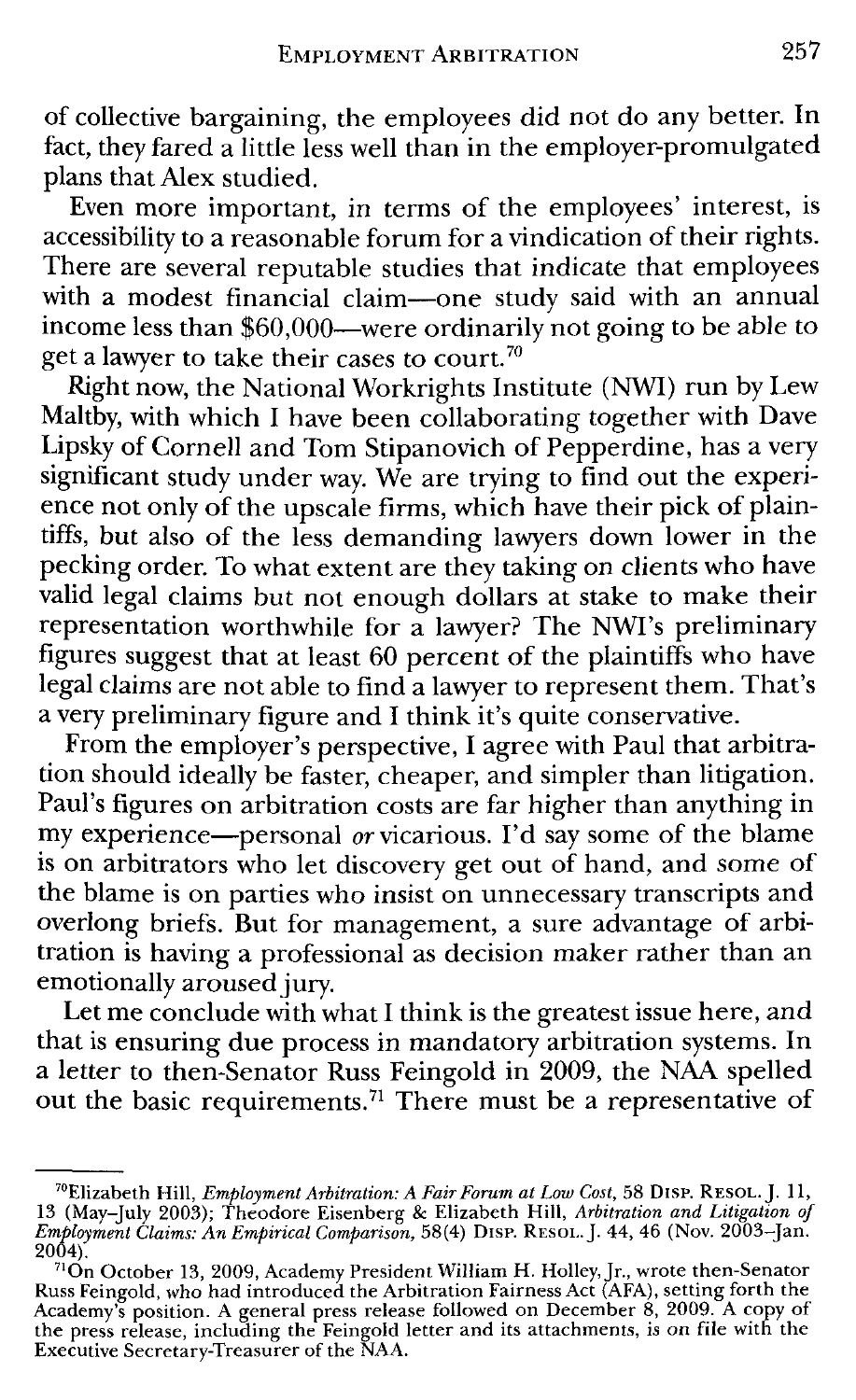the employee's choosing; the same time limits for filing claims as provided by applicable law; appropriate but not excessive discovery; class actions when necessary to vindicate the right involved; a convenient location and time for the hearing; a neutral arbitrator jointly agreed upon by the employer and employee; full arbitrator disclosure; payment of the arbitrator's fees and expenses by the employer, except for a modest filing fee akin to that in federal district court; all remedies available under the law; and, finally, a written award with findings of fact and conclusions of law.

I firmly believe that the Academy can make a very significant contribution in this area. Although we were born in the world of collective bargaining, much that we learned there can be translated into the field of employment arbitration. No other group can bring to the task a greater sense of integrity or a greater capacity for the necessary judgments than the NAA.

**David Schlesinger:** I have had several experiences in employment arbitration. My plan is to talk about those experiences to the extent I can and, through that discussion, comment and respond to some of the points that have already been raised.

The first experience was an arbitration that I worked on representing the employee. It started with whistleblower and reprisal claims, statutory employment claims on behalf of a very high-level financial sales person.

At the arbitration, we were having some trouble establishing liability on the statutory discrimination claims, which is not unusual. The figures that Professor Colvin showed us indicate that it's not unusual. But it became clear throughout the course of the arbitration that at a certain point the employer had considered paying our client a severance, and that severance was a significant one. It was based upon a commission, which our client hadn't technically earned under the commission agreement, but he had basically done the work to bring in a substantial amount of money. When we found that out in the arbitration, we made a motion to amend the pleadings, our statement of claims, to conform with the evidence, and we were allowed to do that. We won that claim; we lost the statutory claim.

This example is an interesting one for a number of reasons. One, I don't think we would have been able in court to amend our pleadings as easily as we were able to in arbitration. The arbitration panel saw it as the fair thing to do. Clearly, our guy had earned his money. Although he may not have had a legal entitlement to it under his contract, he did the work and he should be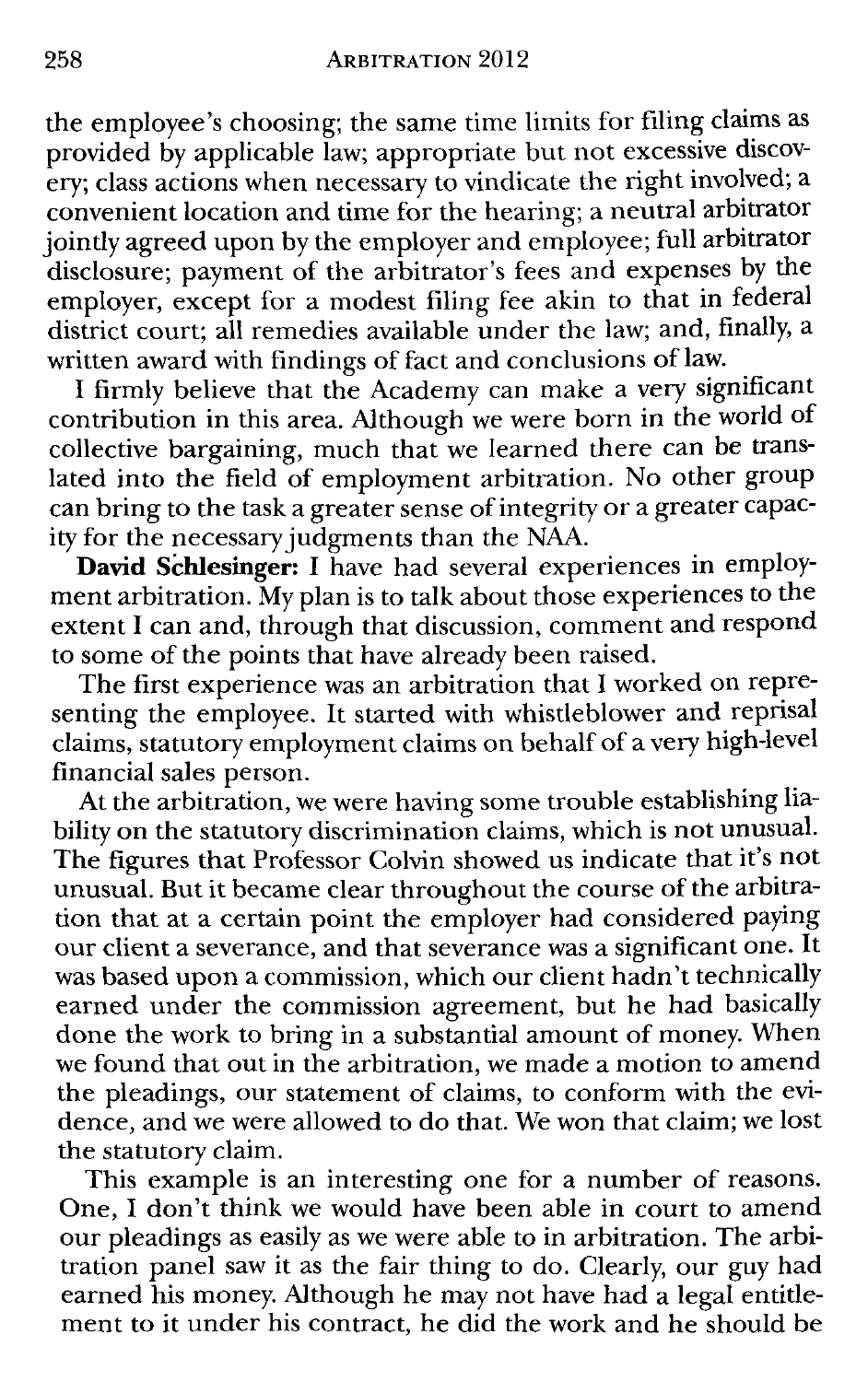paid for it. I think a judge in a similar situation might have due process concerns that would have made it much harder for us to make that amendment.

On the other hand, though, it's really hard on employees to establish statutory discrimination claims in arbitration. Several of my experiences have shown us that. I think there are two reasons why that is. One, you don't have the discovery you need too frequently. Discovery is important in a statutory employment discrimination claim. You want to be able to get inside the mind of the decision maker. It's hard to do that without depositions or electronic discovery as are traditionally available to you in court. So for that reason, on a discrimination claim, almost every time I'd rather be in court. I think the reason that higher-level employees with employment contracts do *better* in arbitration is because it's easier to prove those claims without a lot of discovery.

Moreover, in employment discrimination claims, it's really important to be able to appeal. The main employment discrimination claims have only been around since 1968, and those claims were amended in 1991. The law is still being developed. In some areas the law is sort of a morass. It's really important to be able to appeal a decision for either side and have a meaningful appeal, a de novo review if necessary.

The second experience I'd like to discuss is a similar case. We had a whistle blower claim on behalf of a very highly compensated employee. It became clear in the arbitration that there was a substantial amount of deferred compensation that was not technically vested, but that he had earned, and he was awarded it. Again,  $I$ don't think that would have happened in court.

Now the question that comes up is, is this splitting the baby? I don't think it was. Arbitrators *were* concerned about basic fairness. That's not something I think *we* could have received in court.

The third experience I'd like to briefly discuss is another case in which we represented an employee in a breach of contract claim. It was a very straightforward breach of contract claim. We would have won the claim no matter where we were, but the problem for us was that the arbitration agreement was not an employerpromulgated plan. It was an individually negotiated employment agreement, but it's just as much an adhesion contract as a standard employer-promulgated plan. In other words, our client didn't really bargain at arm's length. As a result of the fact that it was regarded as an individually negotiated plan, he had to split the costs, and that cut into his award significantly.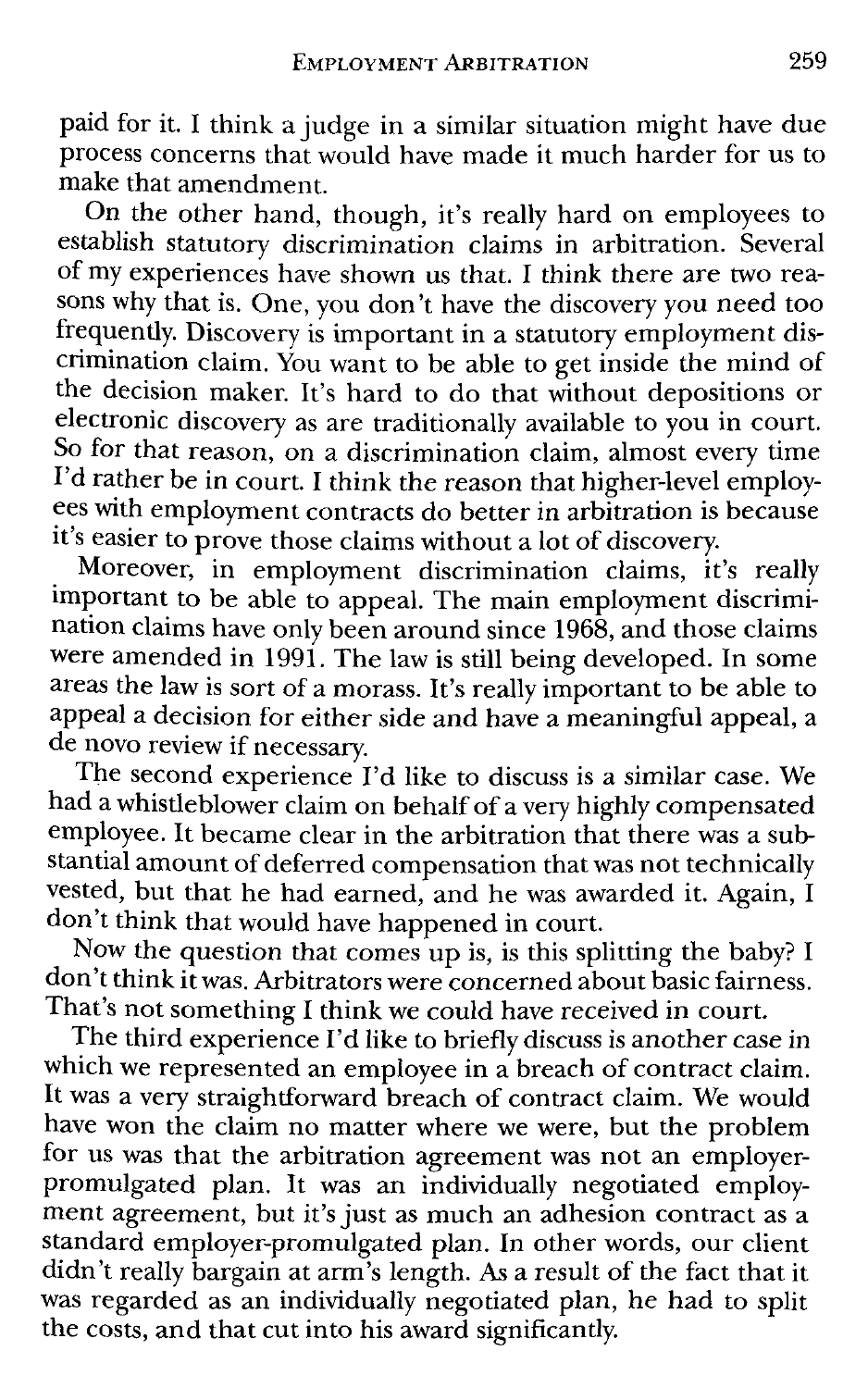So one of the things I think our problem is going to be in the future is challenging the characterization of these plans. A lot of times we are seeing more and more plans that are individually negotiated. But with the employment environment the way it is, even if you're a high-level employee with ostensibly some bargaining power, it's very unlikely that you really went back and forth on the terms of your employment, even if it's an individually negotiated plan. So the cost really hurt us in that situation.

We also had a case in which we had a breach of contract claim. We also had some equitable claims, and the respondent had some counterclaims. Thankfully there were no damages on the counterclaims. The strategy the defense counsel was going to use was to try to develop attorneys' fees and costs through the course of the arbitration that they could use as damages. The arbitrator correctly identified that and set forth a discovery plan for us that was going to make it really hard for the defendant to develop these damages. As a result of that, the case resolved really quickly. So in that instance, an arbitration was much more efficient than court. There are some magistrate judges in federal court who can help you with something like that. But arbitration allows the parties to choose a sophisticated arbitrator who might be able to help the parties identify the real issues quickly, and help them resolve the case efficiently. But more often than not, what happens is it takes eight months or a year to get to arbitration. You get an award. You have fewer appeal rights. So that was sort of the exception in our case.

The last experience I'd like to discuss is a case that my firm handled, *Mork v. Loram Maintenance of Way, Inc.*<sup>72</sup> The case started as a Fair Labor Standards Act (FLSA) collective action. We filed it in federal court in Minneapolis. The case was a very straightforward wage claim on behalf of one. The way you start these collective actions is you file a claim on behalf of one person, and then others can join. Apparently our client had signed an arbitration agreement about 10 years ago. He had forgotten about it. The defendant made a motion to compel arbitration. In addition, the defendant argued that the judge should make a determination that the parties had not agreed to a collective or class mechanism in arbitration. So our client had to pursue his claims individually. We agreed that the claim should be in arbitration, but

<sup>72844</sup> F. Supp. 2d 950 (D. Minn. 2012).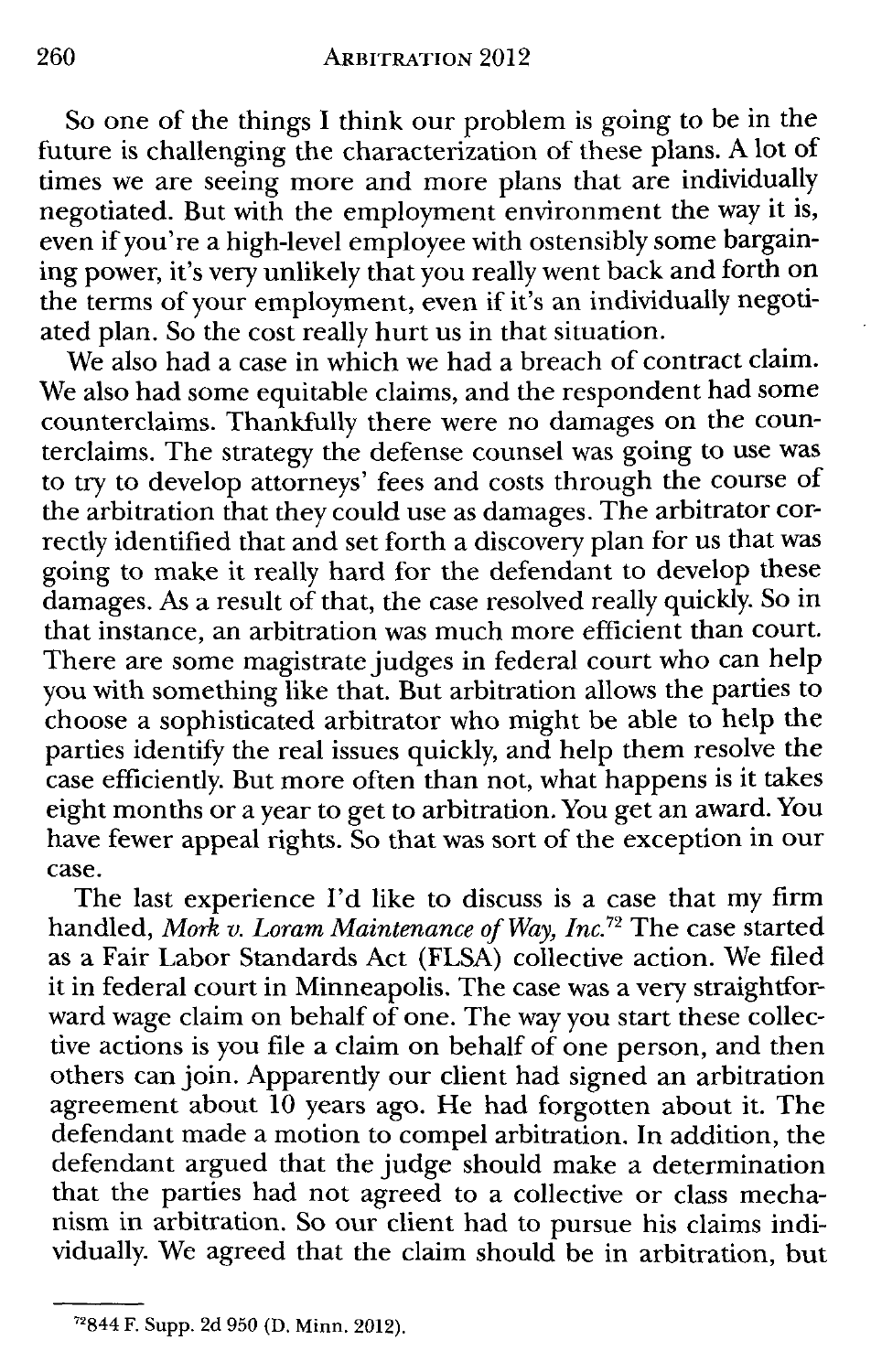we challenged the defendant on the issue of whether the agreement allowed for collective or class actions, and we won in front of Judge Davis.

The essence of the reasoning is that the parties had agreed to use AAA's procedures then in effect, and the AM procedures allowed for class or collective discovery in an employment case, so we were able to use those. So we filed a claim in arbitration. The defendant had a clause in its arbitration agreement that said that the plaintiff waives his entitlements of punitive damages, which is inconsistent with the basic procedural right that an employee has in AAA arbitration. AAA said, ''You need to take this out of your agreement or we won't arbitrate this case or any other cases with you, defendant." The defendant said, "No." AAA kicked the case out and has refused to negotiate with the defendant. That is the kind of thing that needs to occur in order to guarantee some basic procedural protections for employees who would never otherwise be able to pursue these claims individually, just because financially it wouldn't work.

The defendant then wanted to use somebody other than AAA, but because AAA was specified in the agreement, we filed a motion to allow us to proceed in federal court, and we were able to resolve the case. So this is a story about how important the procedural protections that employees have in AAA are.

**Homer La Rue:** Professor Colvin, in your comparison of NAA arbitrators, female and male, I noticed you did not compare on the basis of race. Is that because the pool is insignificant?

**Alexander Colvin:** The reason we didn't include that is because the pool is small. Also, we couldn't identify race with names. But that's a very interesting question. One of the things I would actually love to have is some requirement that arbitrator information has to be put online, just because it would be very interesting and useful for the parties as well as for researchers. Then we can look at the diversity of the pool, for example. I think the diversity of the pool of arbitrators is really important. There are some questions around employment arbitration that could be examined: What the composition looks like, race and gender and professional background; and what proportion are former management-side versus employee-side attorneys. I think that is important to get information online.

**Hoyt Wheeler:** In an earlier study, my colleagues and I found that most employment attorneys were management attorneys, which is a possible source of bias.